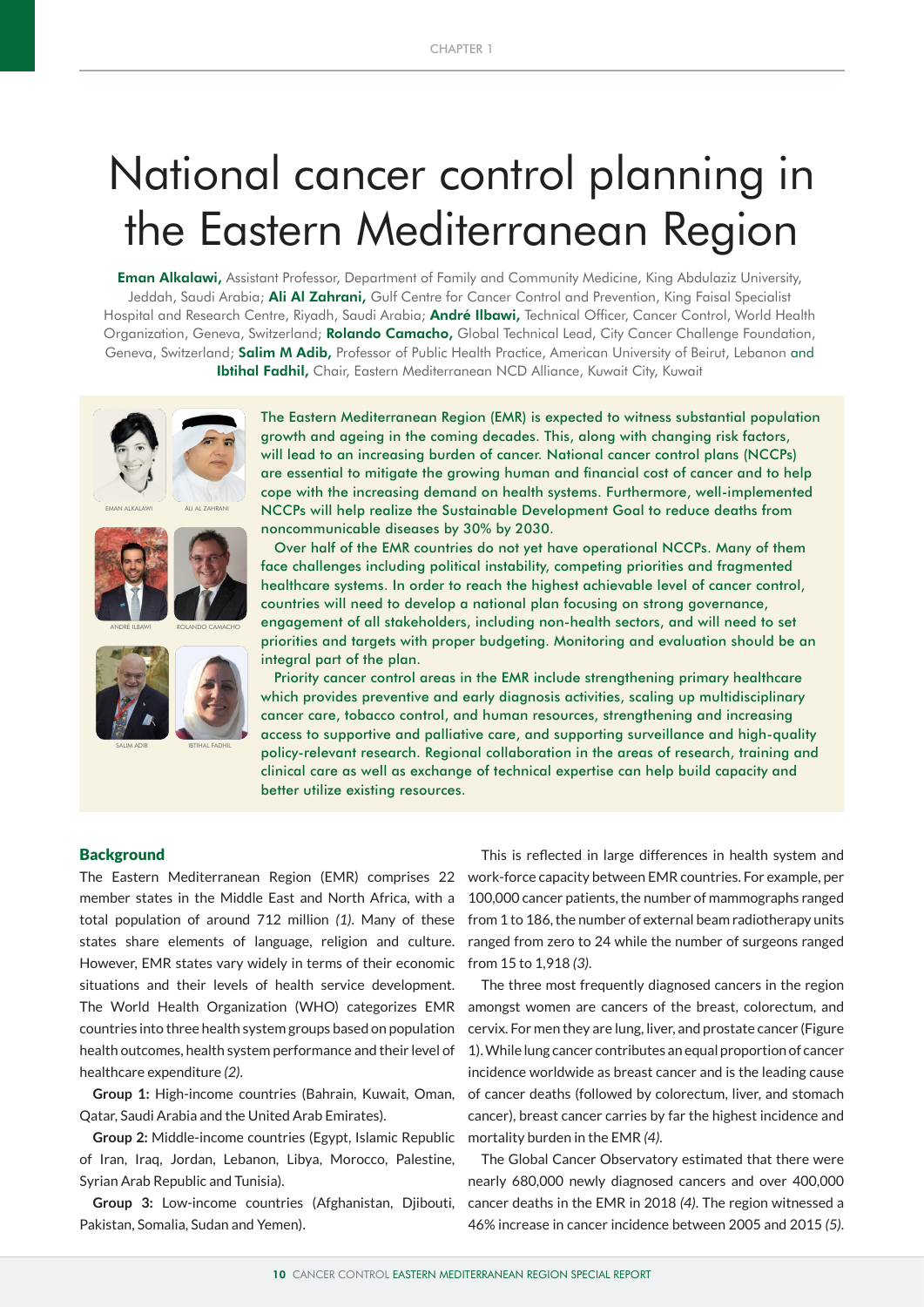This was mostly attributed to population growth and ageing, and to better diagnosis and reporting, but changing risk factors have also contributed to the increased incidence. Second to the African Region, the EMR is projected to experience the **2012 (5 registries)** highest relative increase in the number of cancer deaths in the **2013 (7 registries)** coming decades (Figure 2). **80 2014 (10 registries)**

With increasing life expectancy and the advancement of **2015 (24 registries)** cancer treatments, we will see more people being diagnosed **60 2016 (38 registries)** with cancer and living with it. In recent years, there has been **2017 (24 registries)** a rise in the number of targeted therapies, most of which **43** are very expensive. With cancer control in the EMR mostly **40** directed towards treatment, healthcare systems cannot cope with the rise in treatment cost. More attention is being **20 20 20 17 20** directed towards prevention and early detection, but systems **10 13 13** remain deficient in early diagnosis, referral, and coordinated **4 5 4** management. **0 8 8 Percentage of registries**

Target 3.4 of the Sustainable Development Goals (SDGs) aims to reduce by one third premature mortality from noncommunicable diseases (NCDs) by 2030 through prevention and treatment *(6)*. Current projections show that the EMR is expected to achieve the least progress towards this target *(7).* The probability of dying prematurely (between the age of 30 and 70) from an NCD in 2016 ranged from 11% in Bahrain to 30% in Yemen *(8)*. Cancer deaths constitute around 23.5% of premature NCD deaths in the region (9). Having effective cancer control programmes and policies in place can therefore make a significant contribution to lowering premature mortality.

Following the landmark resolution of 2011 where a **8,945 3,343 10,089 10,933 Corpus uteri Stomach** commitment was made by Heads of State to address cancer and other NCDs *(10)*, many countries started developing National Cancer Control Plans (NCCPs). What came to be known as the "Cancer Resolution" was passed in 2017 by the World Health Assembly (Agenda Item 15.6, WHA70.12), putting cancer high on the global agenda (11). Furthermore, the universal healthcare (UHC) resolution in 2019 highlighted **10,597 14,500 17,045 17,353 Stomach Lip, oral cavity** the need to address NCDs including cancer (12). The necessity of UHC is especially highlighted in the context of cancer due to the often prohibitive costs of cancer treatment. "Cancer Resolution" was

#### *Cancer risk factors in the EMR*

Many of the prevalent cancer risk factors in the region like tobacco use, ambient air pollution, physical inactivity, unhealthy diet, and harmful use of alcohol contribute to the rising incidence of cancer and other major NCDs. For example, estimates of tobacco use prevalence in men range from 18% in Oman to 49% in Lebanon. In women, they range from less than 1% in several EMR countries to 30% in Lebanon *(13)*. The EMR is the only region where an increase in tobacco use is expected **Figure 1: Estimated numbers of the top ten cancers diagnosed and their corresponding numbers of deaths in women and men in the WHO Eastern-Mediterranean region, 2018.** *Data source: International Agency for Research of Cancer, Global Cancer Observatory (https://gco.iarc.fr)*



**Figure 2: Cancer mortality projections by WHO region. WPR (Western Pacific Region), EUR (European Region), SEA (South-East Asia Region), AMER (Region of the Americas), AFR (African region), EMR (Eastern Mediterranean Region). \*Average percent increase per 15-year interval.**  *Data source: WHO Health statistics and information systems: https://www.who.int/ healthinfo/global\_burden\_disease/projections/en/*



in both men and women by 2025, and many of its countries All EMR countries have high average red meat consumption are unlikely to achieve the 30% tobacco use reduction target *(14)*. Accurately quantifying tobacco use and its health impacts in this region is challenging due to the widespread use of waterpipes, for which there is no standardized method to measure its consumption. Consequentially, it is difficult to estimate its hazard compared to cigarettes. The prevalence of alcohol consumption in 2016 ranged from less than 1% for women in several countries to 52% for men in Qatar *(15)*. Obesity is very common in the Gulf Cooperation Council (GCC) countries, Jordan and Egypt, especially in women *(16)*. Physical inactivity is also highly prevalent across income levels.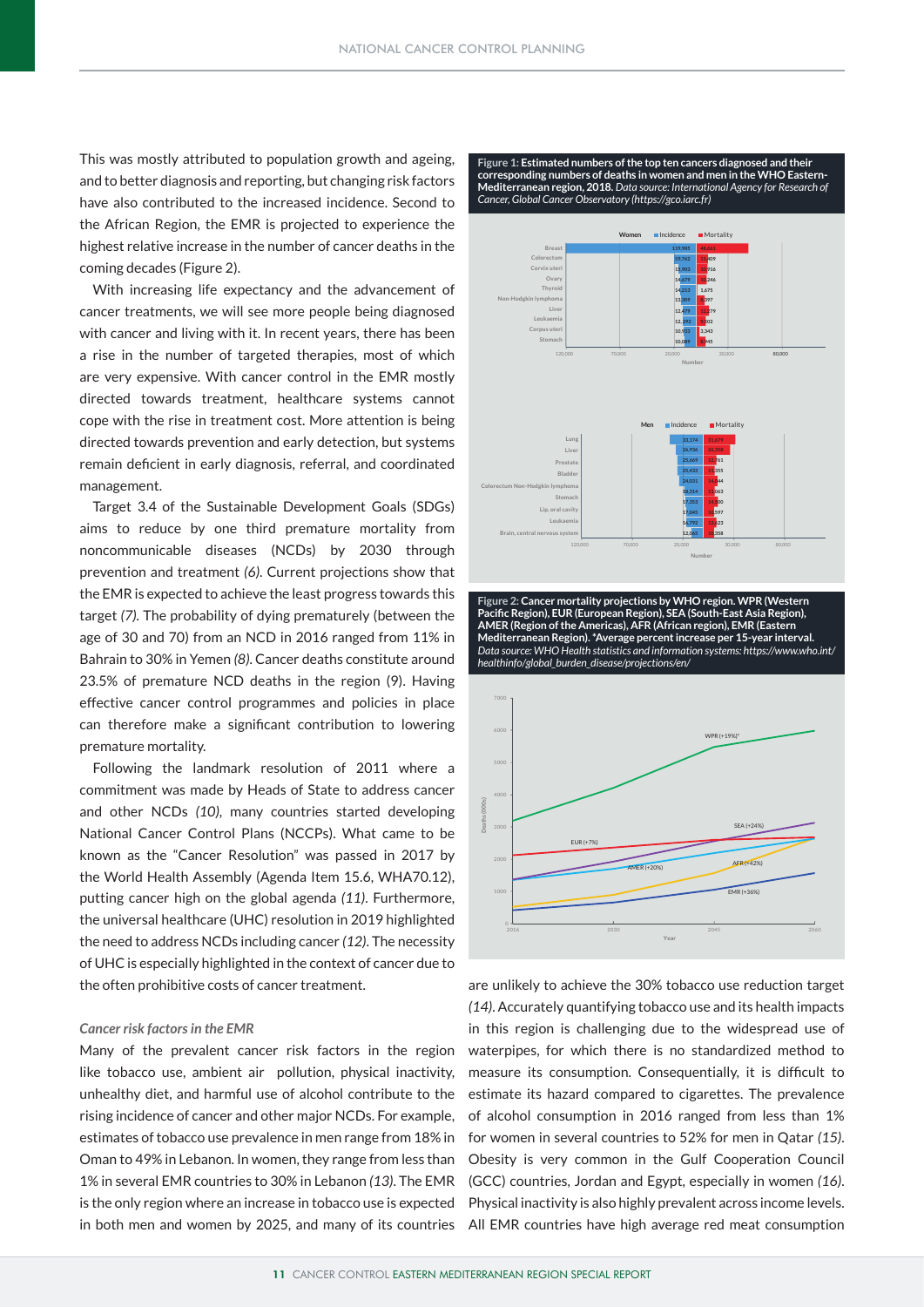and insufficient fruit and vegetable intake *(17)*. Effective as "public health programmes designed to reduce cancer reduce the burden of cancer and other NCDs.

To varying degrees, infection-related cancers still significantly contribute to the cancer burden in the EMR, even in high-income countries. In some instances, this reflects the lead-time following exposure to infectious agents that were highly prevalent in the past, such as *Schistosoma haematobium*  causing bladder cancer or the hepatitis B and C viruses, which are major causes of liver cancer in the region. *Epstein-Barr* virus and *Helicobacter pylori* are highly prevalent in the EMR and are associated with some types of lymphoma and stomach cancer. *Human papillomavirus* (HPV) causes virtually all cervical cancer and less commonly, anogenital and oropharyngeal cancers. Hepatitis B virus vaccination is included in the vaccine schedules of all EMR countries and 3-dose coverage in 1-yearolds has rapidly increased, reaching 82% in 2019 for the whole region. About half the EMR countries have achieved over 90% coverage, but it remains low in others, especially Somalia and Afghanistan. Hepatitis B vaccination rates dropped drastically in Syria since the start of the war in 2011 *(18)*.

With the exception of Libya and the emirate of Abu Dhabi (United Arab Emirates), none of the EMR countries routinely vaccinate girls against HPV *(19)*. However, in November 2021, Saudi Arabia has announced the start of routine vaccination against HPV for girls 9-13 years.

prevention programmes to tackle these risk factors will help to incidence and mortality and to improve quality of life of cancer patients, through the systematic and equitable implementation of evidence-based strategies for prevention, early diagnosis, treatment and palliation, making the best use of available resources". A national cancer control plan (NCCP) is a government document which lays out the path to achieving the programme's aims and objectives, answering questions such as who is responsible for a task, when and how they will achieve it within a given timeframe and the available resources. Elements of the plan translate into national policies which are concrete measures specific to the country's situation and based on relative priority *(20)*. Establishing NCCPs was stated by the WHO as one of five steps towards cancer control *(7)*.

## Current situation of NCCPs in the EMR

Countries across the region vary in terms of the availability and quality of NCCPs. While some states have comprehensive, well-implemented NCD plans which include cancer, others have dedicated cancer plans, though these can be poorly structured and implemented. Some countries like Jordan have plans for specific cancers.

The WHO defines national cancer control programmes yet have an NCCP. Fifteen (68%) have population-based cancer To date, 13 of the 22 EMR countries (60%) have operational NCD plans which include cancer, while ten (45%) have standalone NCCPs. NCCPs are under development in two countries and not in effect in one; while nine countries do not

| Country                     | Integrated NCD plan | <b>NCCP</b>                               | <b>Cancer registration</b>     | Cancer unit<br>available in MoH |
|-----------------------------|---------------------|-------------------------------------------|--------------------------------|---------------------------------|
| Afghanistan                 | Operational         | <b>No</b>                                 | <b>PBCR</b>                    | <b>Yes</b>                      |
| <b>Bahrain</b>              | Operational         | Operational                               | <b>High quality PBCR</b>       | <b>Yes</b>                      |
| <b>Djibouti</b>             | <b>No</b>           | Not in effect                             | No information                 | N/A                             |
| Egypt                       | Operational         | Operational                               | Registration activity          | <b>Yes</b>                      |
| Iran                        | Operational         | Operational                               | <b>High quality PBCR</b>       | Yes                             |
| Iraq                        | Operational         | Operational                               | <b>PBCR</b>                    | <b>Yes</b>                      |
| Jordan                      | Not in effect       | Under development<br>(breast cancer only) | <b>High quality PBCR</b>       | Yes                             |
| <b>Kuwait</b>               | Operational         | Operational                               | <b>High quality PBCR</b>       | <b>Yes</b>                      |
| Lebanon                     | Operational         | <b>No</b>                                 | <b>PBCR</b>                    | N/A                             |
| Libya                       | Not in effect       | <b>No</b>                                 | Registration activity          | <b>Yes</b>                      |
| Morocco                     | Operational         | Operational                               | <b>PBCR</b>                    | <b>Yes</b>                      |
| Oman                        | Operational         | N <sub>o</sub>                            | <b>PBCR</b>                    | <b>Yes</b>                      |
| Pakistan                    | <b>No</b>           | <b>No</b>                                 | Registration activity          | Yes                             |
| Palestine*20, 21            | Operational         | <b>No</b>                                 | Registration activity          | <b>Yes</b>                      |
| Qatar                       | Operational         | Operational                               | <b>High quality PBCR</b>       | Yes                             |
| Saudi Arabia                | Operational         | Operational                               | <b>High quality PBCR</b>       | Yes                             |
| Somalia                     | <b>No</b>           | <b>No</b>                                 | No information                 | <b>No</b>                       |
| Sudan                       | Operational         | Under development                         | <b>PBCR</b>                    | Yes                             |
| Syrian Arab Republic        | No                  | <b>No</b>                                 | Registration activity          | <b>Yes</b>                      |
| <b>Tunisia</b>              | Operational         | Operational                               | <b>PBCR</b>                    | Yes                             |
| <b>United Arab Emirates</b> | Operational         | Operational                               | <b>PBCR</b>                    | <b>Yes</b>                      |
| Yemen                       | N <sub>o</sub>      | <b>No</b>                                 | Aden Region Cancer<br>Registry | N/A                             |

*PBCR: Popuation-based cancer registry*

*High quality PBCR: Included in Cancer Incidence In Five Continents, Volume XI*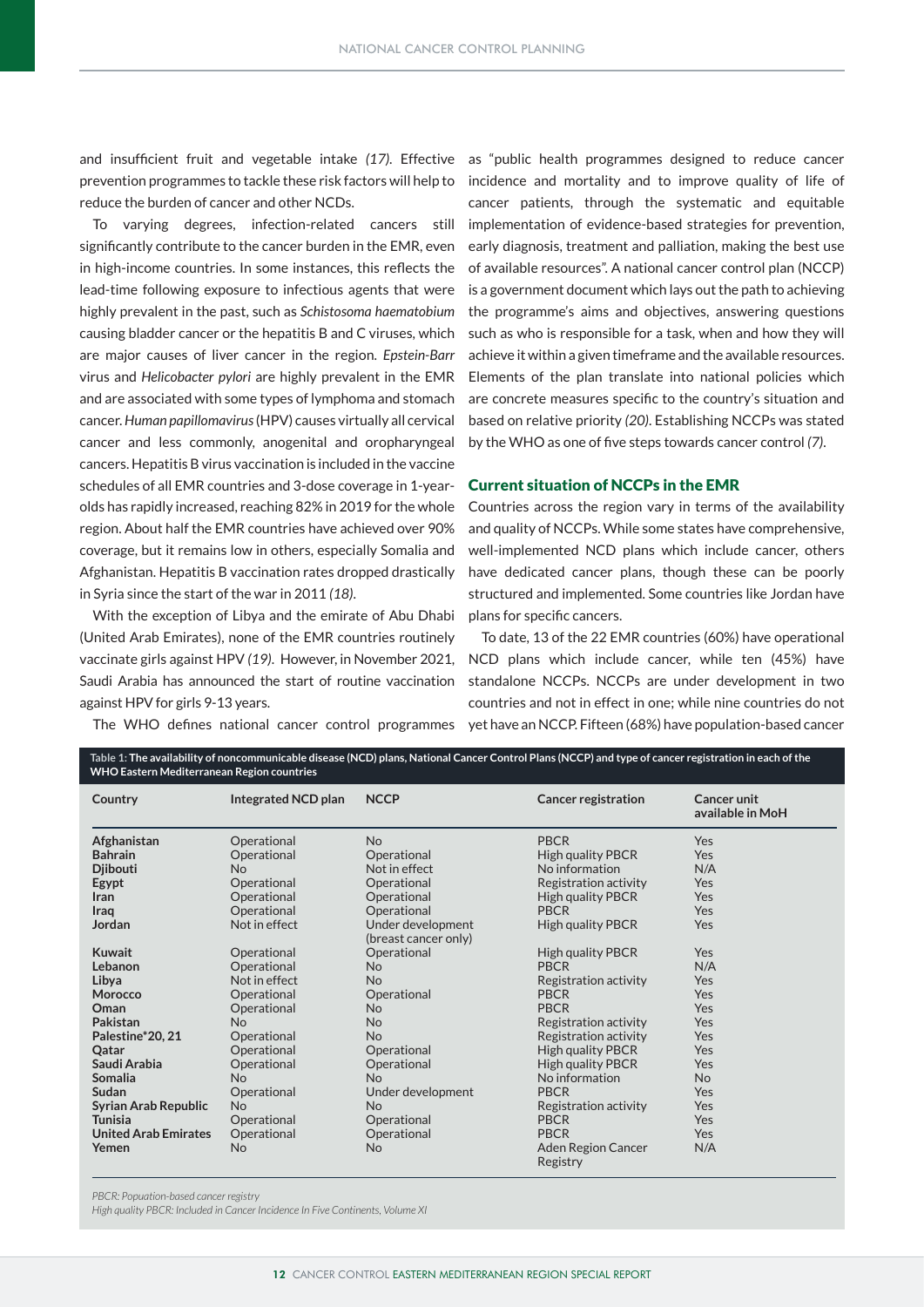registries (PBCRs) and of those, only six are considered highquality PBCRs (Table 1).

A survey was carried out by the WHO to assess national capacity for the prevention and control of noncommunicable diseases. During the decade from 2010 to 2019, the percentage of participating EMR countries with operational plans, policies, strategies or action plans for cancer had doubled, reaching 70%. However, along with the African Region, this remains the lowest amongst WHO regions. EMR had the lowest proportion of countries with a system for collecting mortality data by cause of death (70%). On the other hand, 70% of EMR countries have population-based cancer registries, the highest after the European Region *(22)*.

In a global analysis of existing NCCPs, only 6% of EMR countries mentioned the cost of the plan with an implementation strategy. All the EMR countries mentioned cancer registries, and 88% mentioned breast cancer screening *(23).*

## Developing NCCPs

Well-implemented NCCPs offer the most feasible means for cancer control even in low-resource settings *(24)*. From 2000 to 2015, countries which had an NCCP achieved a statistically significant reduction in the prevalence of male smokers and increase in screening uptake of breast cancer compared to countries which did not have one *(23)*. In an analysis by the Organisation for Economic Co-operation and Development (OECD), countries which implemented elements of governance in their NCCPs consistently had better cancer survival outcomes *(25)*.

While NCD plans cover some areas which impact cancer control, like prevention of common NCDs risk factors and palliative care, other areas of cancer control are specific to cancer and not addressed in NCD plans; such as prevention of infection-related cancer, early detection, cancer management, supportive care, and cancer information systems.

A regional framework for action on cancer prevention and control was endorsed by the regional committee for the EMR in 2017 and was updated in June 2019 (Annex Table 1) *(26, 27)*. It provides a roadmap for countries to develop and implement NCCPs and highlights strategic interventions and indicators in the six areas of governance, prevention, early detection, management, palliative care, surveillance and research. It emphasizes the urgency of scaling up prevention policies and programmes, prioritizing early diagnosis, establishing and strengthening monitoring and evaluation systems, and ensuring sustainable financing.

Government commitment is a crucial first step of cancer control. This requires recognition of the cancer burden through national situational analysis and advocacy.

Countries that do not yet have a NCCP should establish a national cancer control committee as an initial step to develop an NCCP in line with the WHO regional strategy and the WHO planning guide for effective cancer control programmes *(28, 29)*. Establishment of this committee under the ministry of health would give it authority and credibility *(30).* This should take place after identifying and involving relevant government and non-government stakeholders (e.g. academic institutions, civil society, patient advocacy groups and charities). Thereon, relevant stakeholders should be involved in every step of the planning process. A situational analysis should be carried out to evaluate the burden of cancer and its risk factors and assess available resources. While most countries in the EMR have developed a cancer plan, most of them have not gone through this process of engaging stakeholders and situational analyses.

Informed by the knowledge gained, the committee should set objectives and priorities for cancer control, taking into account the feasibility of interventions and the cultural and political context, and focusing on evidence-based, high impact, low cost services. It is useful at this stage to define a set of values (e.g. equity, accessibility, cultural sensitivity, integration into existing healthcare infrastructure) which will guide further decisions and actions *(30).* The level and source of financing should also be identified and a timeline for implementation should be set.

Cancer control capacity can progress after the first most urgent and cost-effective priorities (usually tobacco control, early diagnosis and palliative care) are initiated and as more resources become available, or when one-off infrastructure has been established, freeing funds for further actions. This involves a stepwise increase in population coverage, geographic coverage, cancer types included and scope of services available in universal healthcare packages. Achievements along every step should be measured and communicated in order to attract political and financial support. WHO "best buys" in cancer control may be helpful as a template to adopt relevant elements in NCCPs *(31)*.

NCCPs should be comprehensive, covering important components along cancer care continuum; coherent, aligning with broader national or regional health related plans and strategies; and consistent with evidence-based best practices and standards.

Monitoring the indicators included in the regional framework will provide data which enable evaluation of the plan's performance and inform the next agenda priorities.

## Challenges

The main limitations identified in cancer control planning are poor governance, leadership and commitment at country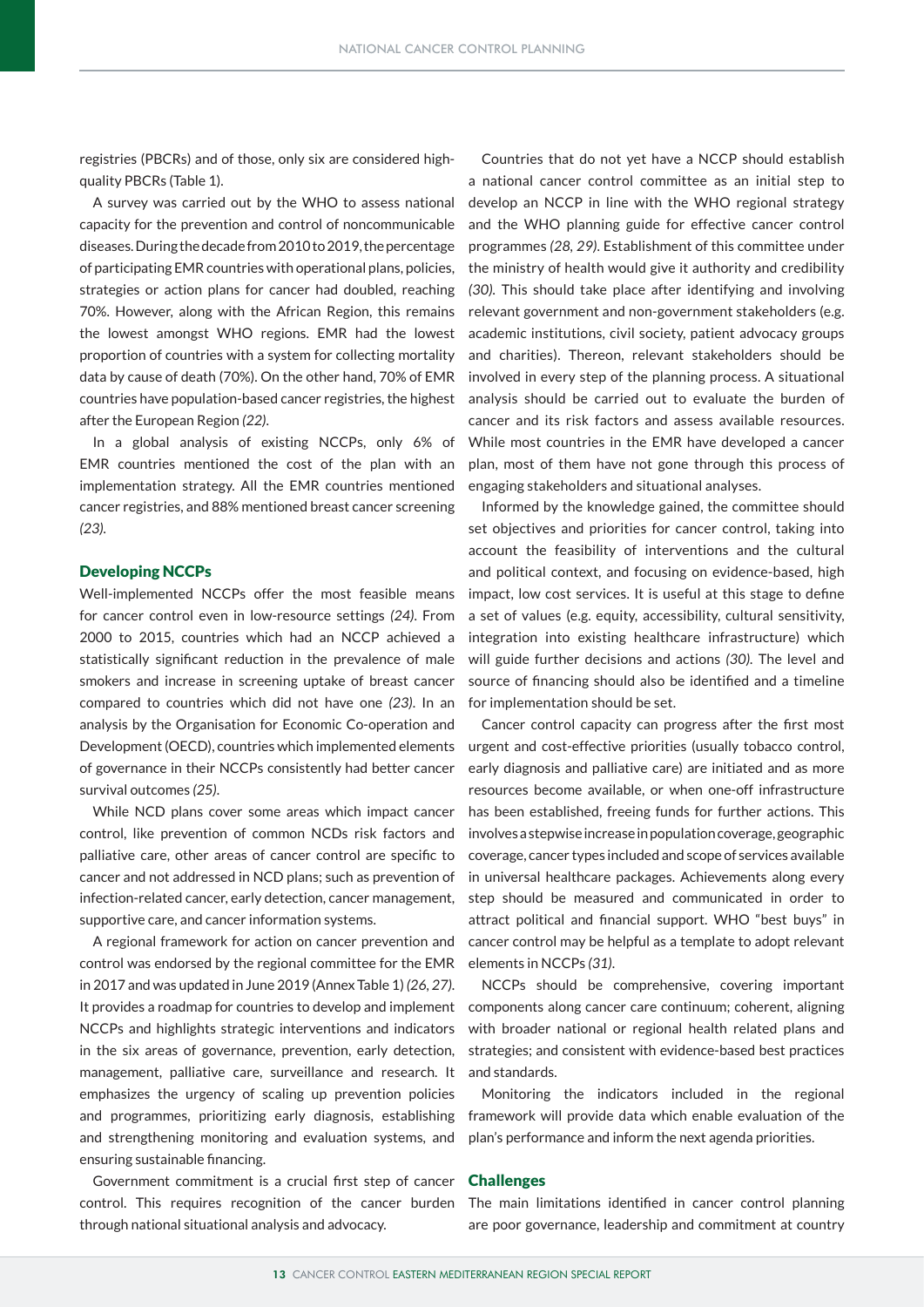level due to competing priorities, lack of proper costing and budgeting, and lack of monitoring *(23*). Limited engagement of primary healthcare with no clear path for patient referral, fragmented and weak health systems and lack of resources, including qualified personnel in fields such as paediatric nursing, radiation oncology and palliative care, are also challenges many countries in the region face. Most plans in the EMR lack the element of national targets and goals with a system for monitoring and evaluation.

Many of the current metrics reported for the region are estimates derived from limited data or data of neighbouring countries. Lack of high-quality incidence and mortality data is highlighted by large differences in modelled estimates between GLOBOCAN and the Global Burden of Disease study, which sometimes also differ from nationally reported figures. This poses a challenge in assessing the burden of cancer *(5)*. In some countries, conflict, migration and government instability have also affected the availability of accurate population data and civil registration systems. Data for the occupied Palestinian territories and Somalia are not presented in several international studies.

Poverty and conflict have led to urgent health crises diverting attention from the control of noncommunicable diseases towards competing priorities, while the burden of cancer lurks in the background. Around half of the EMR countries are experiencing acute or long-standing emergencies, which has impacted the availability and stability of services and of programmes for cancer control. These countries not only suffer from lack of treatment and deteriorated infrastructure but also shortage of local healthcare professionals due to a "brain drain". The long-term nature of many of the preventive strategies to produce outcomes, especially in the form of reduced incidence, makes cancer control seem less attainable. Countries hosting refugees are experiencing overstretched health systems. Besides the need for long-term political solutions, international financial and technical support can provide valuable diagnostics, treatment, palliative care and surveillance in those regions *(7, 32).* 

Additionally, several countries in the region have some of the largest numbers of migrant workers in the world, and some have groups which hold no citizenship. These groups may have some entitlement to healthcare but are hit hardest by cancer as there are often limits to the treatment they would receive due to high cost. They are also frequently unaccounted for in cancer registration systems. Therefore, cancer services should be included in UHC benefits packages for all.

Population-level cancer control cannot be realized without plans which engage both health and non-health sectors *(33)*. Limited inclusion of non-health sectors in planning and implementation challenges the effectiveness of these plans.

### Priorities and special considerations for the EMR

In the EMR, more than half of cancer patients present with advanced tumours, therefore, down-staging through raising awareness of early signs and symptoms, effective early diagnosis and prompt referral to cancer care facilities is a top priority for countries of all income levels. Strengthening primary healthcare which is the basis of prevention and early diagnosis activities should also be a focus of NCCPs. The WHO regional office for the EMR (WHO EMRO) considers five cancers a priority for early diagnosis efforts in the region because they are common or amenable to early diagnosis and treatment: breast, colorectal, prostate, cervical and oral cancer *(2)*; yet, a third, half and two thirds of EMR countries have no guidelines for early diagnosis of breast, cervical and colorectal cancer, respectively, and 90% have none for childhood cancers *(22)*.

Some type of breast, cervical or colorectal cancer screening exists in 40–70% of EMR countries, but target population coverage is quite low *(22)*. This reflects the lack of wellplanned and coordinated programmes as the majority of these screening programmes were initiated, run, and maintained by non- or semi-governmental agencies with poorly defined catchment populations and inadequate monitoring and evaluation. While there is momentum for screening for several cancers, introducing screening without adequate human resources and infrastructure for follow-up diagnostic tests and treatment may render the programme ineffective. Reaching the target population could also be a challenge in the absence of a well-operating primary healthcare system through which the target population is identified and invited for screening. Screening programmes should rely on evidence-based situational analyses. Any planned screening programme should be preceded by a pilot programme through the health services before national scale-up. The feasibility of colorectal and breast cancer screening may be considered in high-income countries with available infrastructure for follow-up investigations and treatment. Screening data should be periodically evaluated in order to provide evidence for future decision-making.

The incidence and mortality from cervical, and oral cavity cancer are higher in low-income countries *(9, 34*), and efforts should focus on primary prevention through vaccination against HPV *(35)*, reducing tobacco use, and on cervical cancer screening and oral health awareness programmes. Currently, only 50% of NCCPs in the region address HPV vaccination *(23).* 

In terms of palliative care services, the region faces enormous challenges in opioid availability. Only 24% of EMR countries provide oral morphine for primary healthcare in the public sector *(22)*. Palliative care requires urgent scalingup, especially where the majority of patients are diagnosed in advanced stages. This should be provided mainly by homebased care in countries with strong family support and poor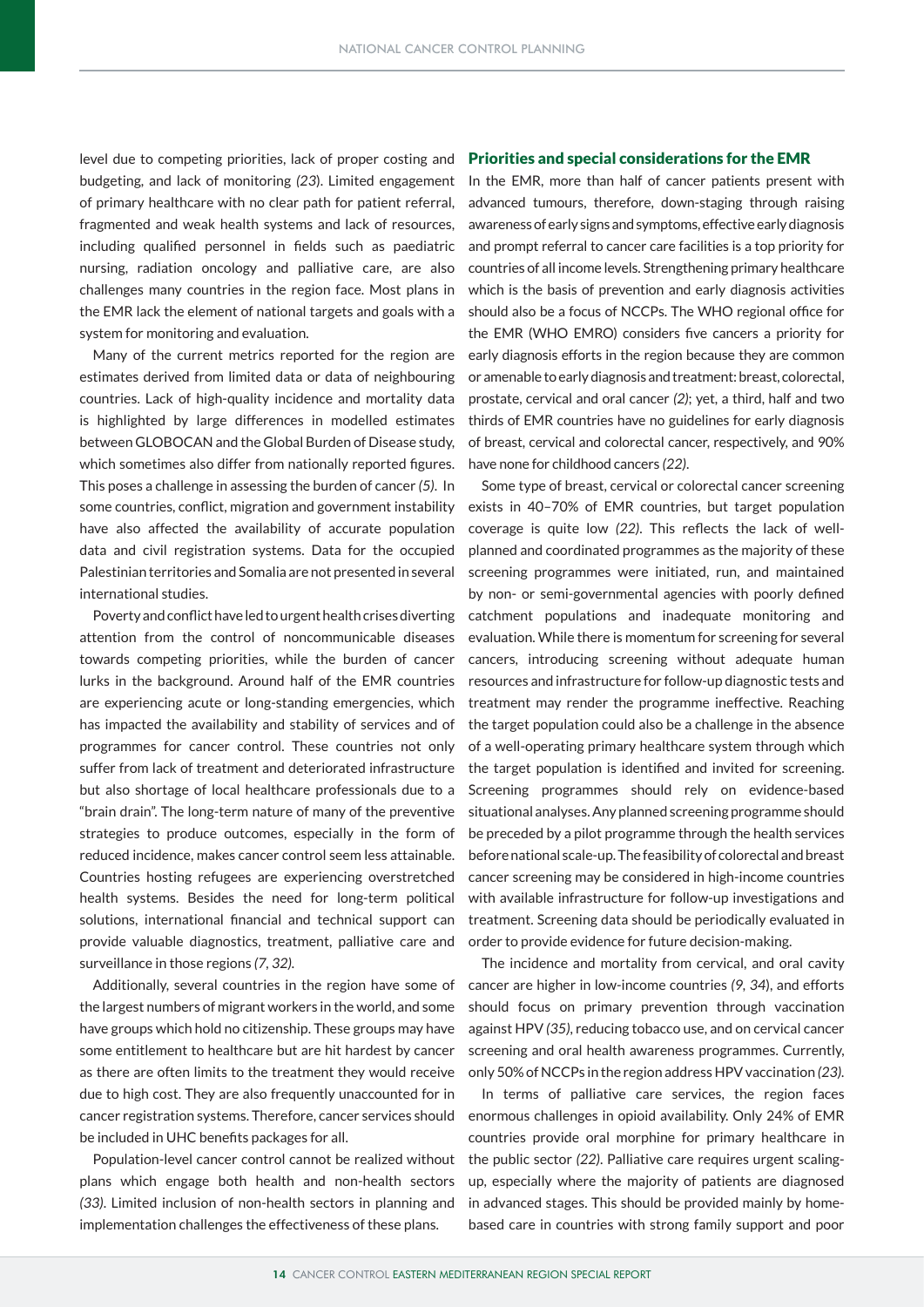health infrastructure *(24)*.

About a quarter of cancer in the EMR could potentially be prevented through lifestyle changes *(17)*. Tobacco control needs to be a top priority in the region. Trachea, bronchus and lung cancer have the highest age-standardized mortality rates of all cancers in the region *(5)*. To date, Iran, Egypt and Pakistan have implemented four of the six MPOWER tobacco control measures *(36).*

Two-thirds of NCCPs in the region did not mention obesity or alcohol consumption and a further 13% mentioned them without a plan *(23).* Cancers related to obesity and low physical activity (breast, colorectal) are common in most highand middle-income EMR countries *(17*). Social and practical barriers to physical activity and unhealthy diets should be addressed in NCCPs.

A multidisciplinary approach to cancer management should focus on developing guidelines for the treatment of the most common and most curable invasive cancers. This approach will have the highest impact in terms of survival, quality of life and cost reduction. Expanding population coverage in line with the realization of UHC should be prioritized before incorporating more advanced services *(7)*.

Effective cancer care requires training of primary care providers to elicit relevant history, recognize early signs and symptoms of cancer and to provide community-based palliative care. It also requires establishing specialist training programmes in dedicated areas of expertise including medical, surgical and radiation oncology, pathology, and palliative care; as well as the training of specialist technicians, nurses and physiotherapists.

More policy-relevant research is needed in the EMR and its recommendations integrated into health policy *(37)*. Strengthening research in the region also entails populationbased surveillance of key health metrics, the removal of barriers for researchers to access both clinical and populationlevel data within ethical guidelines, and training researchers and clinicians in research methods. Inclusion of a research component in an NCCP is relatively cheap, enables ongoing evaluation and builds research capacity in the country *(38)*. Population-based cancer registries are essential tools for setting national priorities and later monitoring effectiveness of interventions. They provide a backbone for high-quality research including links with other databases such as vaccine and screening registries, treatment records and national death indices to estimate survival. Monitoring populationbased cancer survival is crucial to evaluate the effectiveness of cancer care, reflecting the availability of early diagnosis and effective treatment. Along with incidence, it can provide estimates of cancer prevalence in a country or region. When applied to population projections, incidence data are useful from regional collaboration and shared capacity. Sharing

to forecast the future burden of cancer. These metrics reflect different aspects of the cancer burden to enable cancer control planning.

Countries which do not yet have an NCCP should benefit from the experience of similar countries and learn from their successes and failures. Additionally, technical support may be sought from several regional, and international organizations (WHO, IAEA, UICC, IARC, INCTR, GCCCP).

 Media and religious institutions could facilitate largescale campaigns to spread awareness of cancer risk factors (including smoking cessation campaigns), early symptoms, and the benefits of early detection; and to address misconceptions and tackle fatalistic attitudes. While these would reach a large number of the population, efforts should also be made to address marginalized groups, and minorities, many of whom come from lower-income EMR countries. Migrant workers may be especially vulnerable to occupational and environmental risk factors like asbestos, air pollution, and sun exposure. These may benefit from targeted prevention programmes.

## Opportunities for regional collaboration

Despite differences in income and development levels between countries of the EMR, the geographic proximity, similarities in risk factors, culture and language offer opportunities for collaboration in research, training, exchange of experience and support.

Civil society organizations and patient support groups have shown active engagement and contribution to cancer control agendas at national and regional levels. For example, the King Hussain Cancer Foundation has been a key player in the cancer control agenda in Jordan and contributed to a number of regional training programmes. Many civil society organizations in the region have been actively involved in lobbying for cancer legislation, mobilizing funds for cancer care and research, providing support for refugees and vulnerable groups and working with the media on awareness campaigns. The example and role model demonstrated by some of the civil society organizations in the region could be supported and enhanced.

The travel of experts for training and treatment or the referral of patients to higher resource level countries with larger treatment centres, especially for rare tumours could prove cost-effective. Likewise, collaboration on a regional level could help address research questions involving less-common tumours. National and regional surveys are needed to assess progress and show the gaps in the implementation of cancer control plans. Telemedicine in the areas of pathology and radiology could support the formation of multidisciplinary tumour boards, aiming to optimize patient treatment plans. Countries with small populations could especially benefit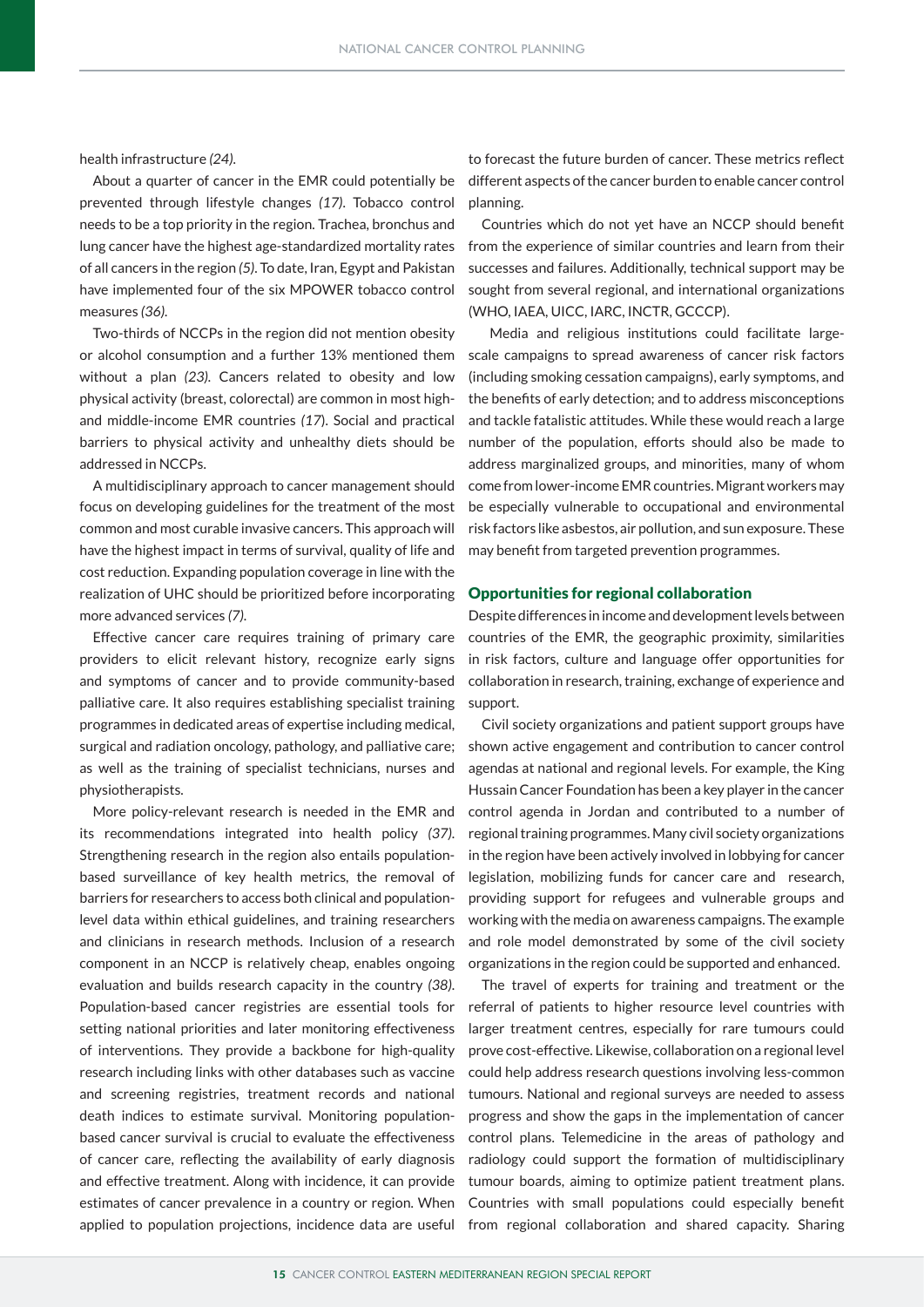and procurement both across sectors (e.g. private, public, military) and on a regional level could improve efficiency.

An example of such collaboration is the establishment of the Gulf Center for Cancer Registration (GCCR) in 1998 and the Gulf Center for Cancer Control and Prevention in 2011 *(39)*. The latter aims to develop regional cancer control strategies and evidence-based guidelines, disseminate knowledge through conferences and workshops, organize training courses, and coordinate research. This facilitated the formulation of the Gulf Cancer Control Plan (2016–2025) *(40, 41).* It also won political support to make cancer a notifiable disease, paving the way for developing a high-quality PBCR with national coverage in four of the GCC states (Bahrain, Kuwait, Qatar and Saudi Arabia). The Gulf joint procurement programme was also put in place to harmonize procurement policies, processes, procedures and objectives of the Gulf Health Council. Between-country coordination requires strong governance and a sustainable financing system.

## Conclusion and recommendations

Due to existing regional governance structures, looking at health issues from a regional perspective can support countries to address them effectively. The Regional Committee for the Eastern Mediterranean is the WHO governing body for the region and includes representatives from member countries. Its role is to discuss and endorse regional policies, activities and financial plans. The WHO EMRO also provides various forms of support and advocates for political commitment to cancer control.

Opportunities should be sought for collaboration and support between countries of the EMR. Establishment of a regional cancer network with government representatives of member states, academics and clinical experts could facilitate the sharing of experience in the planning and implementation

regulatory requirements for medicine and joint negotiation of NCCPs and foster communication through annual meetings. Due to the political barriers in the region, the WHO EMRO is the optimal and realistic host for the secretariate of this network. This will require an increase in human resources and the recruitment of officers and consultants for capacity building and coordination of the different aspects of NCCPs. Joint grants for coordinated research is also needed to enhance the effectiveness of this network.

> Strong governance is key to the success of NCCPs. Indicators of governance can be assessed by metrics such as presence of an operational budgeted plan for cancer control, existence of a multisectoral national cancer committee to oversee the cancer control plan and its implementation, and involvement of all stakeholders. Country-level surveys to monitor progress in the implementation of NCCPs can help identify and address gaps. Publishing reliable incidence and mortality data and highquality cancer research are also essential to support cancer control committees in planning and monitoring. NCCPs are more likely to be successfully implemented if they start with a small number of achievable aims covering evidence-based national priorities which can be implemented using existing resources, then gradually increasing coverage, scope and quality.

> With political will and proper planning, better cancer control is achievable at every income level, and investing wisely will save lives and resources.

### *Disclaimer*

*Where authors are identified as personnel of the International Agency for Research on Cancer / World Health Organization, the authors alone are responsible for the views expressed in this article and they do not necessarily represent the decisions, policy or views of the International Agency for Research on Cancer / World Health Organization.*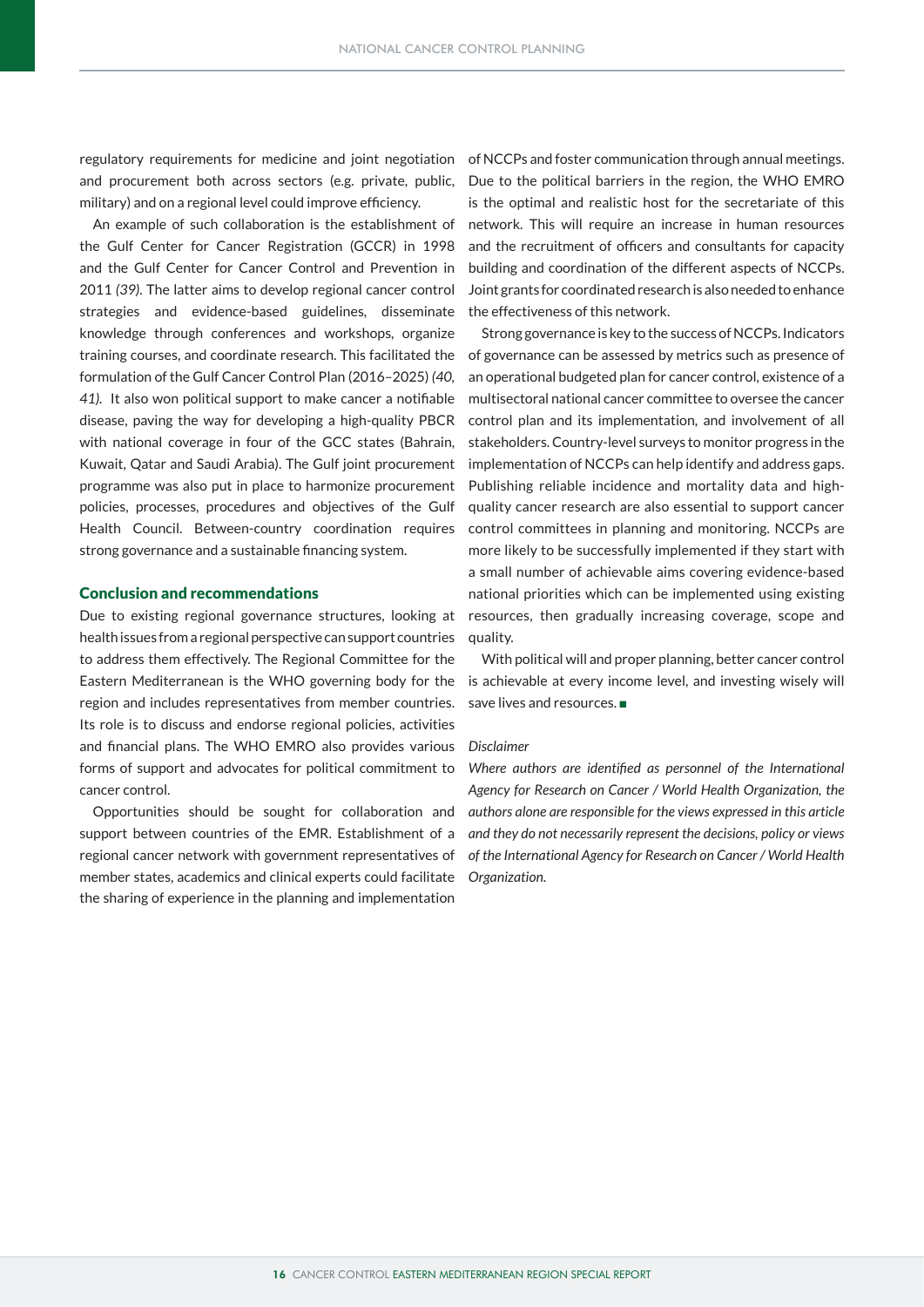#### References

- 1.WHO EMRO. About us. http://www.emro.who.int/entity/about-us/index.html
- 2.WHO EMRO. *Summary report on the consultative meeting on early detection and screening of priority cancers in the Eastern Mediterranean Region.* . 2016. WHO-EM/NCD/123/E. 3.World Health Organization. WHO Cancer Regional Profile 2020, EMRO.
- 4.Bray F, Ferlay J, Soerjomataram I, Siegel RL, Torre LA, Jemal A. Global cancer statistics 2018: GLOBOCAN estimates of incidence and mortality worldwide for 36 cancers in 185 countries. *CA Cancer J Clin.* 2018;0(0):3-31.
- 5.Global Burden of Disease Eastern Mediterranean Region Cancer Collaborators. Burden of cancer in the Eastern Mediterranean Region, 2005–2015: findings from the Global Burden of Disease 2015 Study. *International journal of public health.* 2018/5/3 2018;63(Suppl 1):151-164. doi:10.1007/s00038-017-0999-9
- 6.World Health Organization. *World health statistics 2019: monitoring health for the SDGs, sustainable development goals.* 2020. 2020/4/30. https://apps.who.int/iris/bitstream/ handle/10665/324835/9789241565707-eng.pdf
- 7.World Health Organization. WHO report on cancer: setting priorities, investing wisely and providing care for all. 2020.
- 8.World Health Organization. Global Health Observatory data repository.
- 9.World Health Organization. Cancer country profiles 2020.
- 10. *Political Declaration of the High-level Meeting of the General Assembly on the Prevention and Control of Non-communicable Diseases.* A/RES/66/2. 2011. 2011/9/19. https://www. who.int/nmh/events/un\_ncd\_summit2011/political\_declaration\_en.pdf
- 11. *Cancer prevention and control in the context of an integrated approach. World Health Assembly resolution* WHA70.12. 2017. 2017/5/31. https://apps.who.int/medicinedocs/ documents/s23233en/s23233en.pdf
- 12. United Nations General Assembly. Political declaration of the high-level meeting on universal health coverage. A/RES/74/2. 2019/10/10 2019;
- 13. World Health Organization. *WHO report on the global tobacco epidemic. Age-standardized prevalence estimates for tobacco use, 2017. 2019.* https://www.who.int/teams/ health-promotion/tobacco-control/who-report-on-the-global-tobacco-epidemic-2019 appendix 10
- 14. Bilano V, Gilmour S, Moffiet T, et al. Global trends and projections for tobacco use, 1990–2025: an analysis of smoking indicators from the WHO Comprehensive Information Systems for Tobacco Control. *The Lancet.* 2015/3/14 2015;385(9972):966-976. doi:10.1016/S0140-6736(15)60264-1
- 15. World Health Organization. Global Information System on Alcohol and Health.
- 16. NCD Risk Factor Collaboration. Worldwide trends in body-mass index, underweight, overweight, and obesity from 1975 to 2016: a pooled analysis of 2416 population-based measurement studies in 128.9 million children, adolescents, and adults. *Lancet*. Dec 16 2017;390(10113):2627-2642. doi:10.1016/S0140-6736(17)32129-3
- 17. Kulhánová I, Znaor A, Shield KD, et al. Proportion of cancers attributable to major lifestyle and environmental risk factors in the Eastern Mediterranean region. *Int J Cancer.* 2019/3/18 2019;doi:10.1002/ijc.32284
- 18. World Health Organization. World Health Data Platform-Hepatitis B (HepB3) immunization coverage among 1-year-olds (%). 2020// 2020;
- 19. World Health Organization. WHO/UNICEF Human papillomavirus (HPV) vaccine coverage estimates. 2020 2020;
- 20. International Cancer Control Partnership (ICCP) Portal. https://www.iccp-portal. org/map
- 21. World Health Organization. *Assessing national capacity for the prevention and control of noncommunicable diseases: Report of the 2015 country capacity survey in the Eastern Mediterranean Region.* 2016. http://applications.emro.who.int/dsaf/EMROPUB\_2016\_ EN\_19168.pdf?ua=1&ua=1
- 22. World Health Organization. *Assessing national capacity for the prevention and control of noncommunicable diseases: report of the 2019 global survey.* 2019. 978-92-4-000231-9. 2019//. https://www.who.int/publications-detail/ncd-ccs-2019
- 23. Romero Y, Trapani D, Johnson S, et al. National cancer control plans: a global analysis. *The Lancet Oncology.* 2018/10/26 2018;19(10):e546-e555. doi:10.1016/S1470- 2045(18)30681-8
- 24. World Health Organization. National cancer control programmes: Policies and managerial guidlines. 2002/4/5 2002;
- 25. Organization for Economic Co-operation and Development. Cancer care: Assuring quality to improve survival. 2013.
- 26. World Health Organization, Regional Office for the Eastern Mediterranean. Framework for action on cancer prevention and control in the WHO Eastern Mediterranean Region , based on resolution EM/RC64/R.2. 2019/6/1 2019;
- 27. World Health Organization, *Regional Committee for the Eastern Mediterranean. Regional framework for action on cancer prevention and control.* EM/RC64/R.2. 2017. 2017/10/1.
- 28. World Health Organization. Technical paper strategy for cancer prevention and control in the Eastern Mediterranean Region. EM/RC56/4. 2009// 2009;
- 29. World Health Organization. Cancer Control : Knowledge into Action : WHO Guide for Effective Programmes; Planning, 2006.
- 30. Cancer control planning. In: Kerr DJ, Haller DG, Cornelis JH, Baumann M, eds. *Oxford Textbook of Oncology.* Third ed. Oxford University Press; 2016.
- 31. World Health Organization. Tackling NCDs: 'Best buys' and other recommended interventions for the prevention and control of noncommunicable diseases.
- 32. World Health Organization Regional Office for the Eastern Mediterranean. WHO responds to the cancer care crisis in Yemen. 2020.
- 33. Kostelecky B, Stevens L. Cancer control planning by international cancer control partnerships: an exploration of planning practices and resources in diverse settings. *The Lancet Global Health.* 2018/3/1 2018;6doi:10.1016/S2214-109X(18)30096-2
- 34. Kulhanova I, Bray F, Fadhil, I.; Al-Zahrani, A. S.; El-Basmy, A.; Anwar, W. A.; Al-Omari, A.; Shamseddine, A.; Znaor, A.; Soerjomataram, I. Profile of cancer in the Eastern Mediterranean region: The need for action. Article. *Cancer Epidemiol.* 2017;47:125-132. doi:10.1016/j.canep.2017.01.009
- 35. Dr Tedros Adhanom Ghebreyesus, WHO Director-General. Cervical cancer: an NCD we can overcome. 2018.
- 36. World Health Organization. WHO report on the global tobacco epidemic. 2019. 2019//
- 37. El-Jardali F, Lavis JN, Jamal D, Ataya N, Dimassi H. Evidence-informed health policies in Eastern Mediterranean countries: comparing views of policy makers and researchers. *Evidence & Policy: A Journal of Research, Debate and Practice.* 2014/8/1 2014;10(3) doi:10.1332/174426514X672380
- 38. Wild CP. Cancer control: a reminder of the need for a balanced approach between prevention and treatment. *Eastern Mediterranean health journal.* 2014/6/18 2014;20(6):360-362. doi:10.26719/2014.20.6.360
- 39. Gulf Center for Cancer Control and Prevention (GCCCP). Draft Proposal. 2010/6/1 2010;
- 40. Gulf Center for Cancer Control and Prevention, Gulf Health Council. *The Gulf Cooperation Council cancer control plan* 2016-2025.
- 41. Al-Othman SH, A.; Alhomoud, S.; Alkhenizan, A.; Khoja, T.; Al-Zahrani, A. Tackling cancer control in the Gulf Cooperation Council Countries. Review. *The Lancet Oncology.*  2015;16(5):e246-e257. doi:10.1016/S1470-2045(15)70034-3